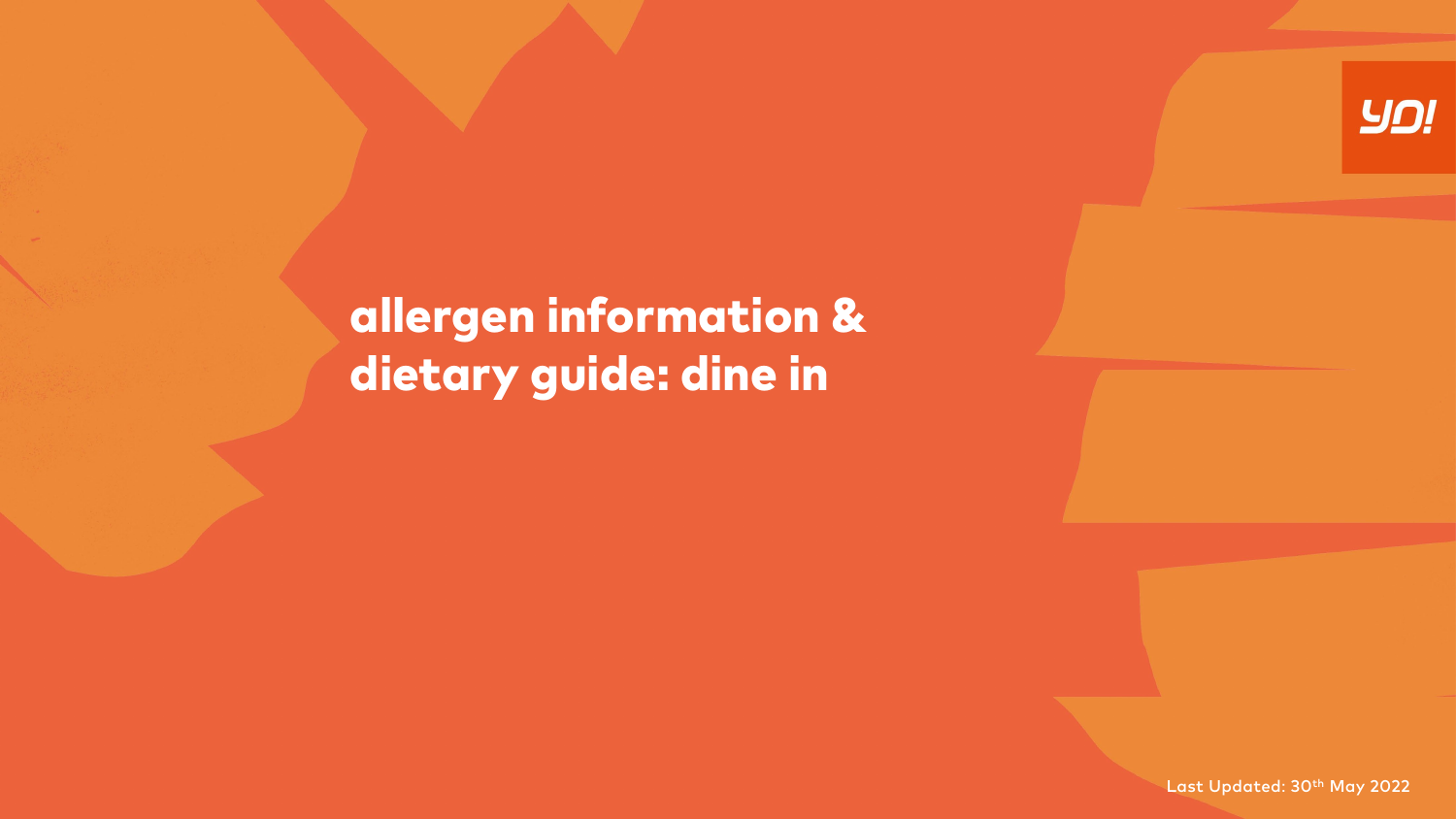# **Menu FIR Intolerance Report**

# **Core Menu April 22**

| <b>Dish Name</b>                         | <b>Cereals containing Gluten:</b> | Wheat | Spelt (Wheat) | Kamut (Wheat) | Rye | Barley | Oats | Crustaceans<br>Fish | Molluscs |   | Soybeans<br>Eggs | Milk           | <b>Tree Nuts</b> | Almonds | Hazelnut | Walnut | Cashew nut | Pecan nut | Brazil nut | Pistachio nut | Macadamia nut or Queensland nut | Peanuts | Celery | Mustard | Sesame | Sulphur dioxide/sulphites<br>Lupin |  |
|------------------------------------------|-----------------------------------|-------|---------------|---------------|-----|--------|------|---------------------|----------|---|------------------|----------------|------------------|---------|----------|--------|------------|-----------|------------|---------------|---------------------------------|---------|--------|---------|--------|------------------------------------|--|
| Maki                                     |                                   |       |               |               |     |        |      |                     |          |   |                  |                |                  |         |          |        |            |           |            |               |                                 |         |        |         |        |                                    |  |
| Avocado Maki July 20                     |                                   |       |               |               |     |        |      |                     |          |   |                  |                |                  |         |          |        |            |           |            |               |                                 |         |        |         |        |                                    |  |
| Cucumber Maki July 20                    |                                   |       |               |               |     |        |      |                     |          |   |                  |                |                  |         |          |        |            |           |            |               |                                 |         |        |         |        |                                    |  |
| Mixed Maki Plate July 20                 |                                   |       |               |               |     |        |      |                     |          |   |                  |                |                  |         |          |        |            |           |            |               |                                 |         |        |         |        |                                    |  |
| Salmon Maki July 20                      |                                   |       |               |               |     |        |      |                     |          |   |                  |                |                  |         |          |        |            |           |            |               |                                 |         |        |         |        |                                    |  |
| <b>Rolls</b>                             |                                   |       |               |               |     |        |      |                     |          |   |                  |                |                  |         |          |        |            |           |            |               |                                 |         |        |         |        |                                    |  |
| Aburi Salmon Dragon Roll 8pc March 22    |                                   |       |               |               |     |        |      |                     |          |   |                  |                |                  |         |          |        |            |           |            |               |                                 |         |        |         |        |                                    |  |
| Aburi Salmon Dragon Roll March 22        |                                   |       |               |               |     |        |      |                     |          |   |                  |                |                  |         |          |        |            |           |            |               |                                 |         |        |         |        |                                    |  |
| Crunchy California Roll 6pc July 20      |                                   |       |               |               |     |        |      |                     |          |   |                  |                |                  |         |          |        |            |           |            |               |                                 |         |        |         |        |                                    |  |
| Crunchy California Roll July 20          |                                   |       |               |               |     |        |      |                     |          |   |                  |                |                  |         |          |        |            |           |            |               |                                 |         |        |         |        |                                    |  |
| Crunchy Prawn Roll 8pc July 20           |                                   |       |               |               |     |        |      | Μ                   |          | Μ |                  | M M            |                  |         |          |        |            |           |            |               |                                 |         |        | M M     |        |                                    |  |
| Crunchy Prawn Roll July 20               |                                   |       |               |               |     |        |      | Μ                   |          | Μ |                  | M <sub>M</sub> |                  |         |          |        |            |           |            |               |                                 |         |        | M M     |        |                                    |  |
| Dynamite Roll 8pc March 22               |                                   |       |               |               |     |        |      |                     |          |   |                  |                |                  |         |          |        |            |           |            |               |                                 |         |        |         |        |                                    |  |
| Dynamite Roll March 22                   |                                   |       |               |               |     |        |      |                     |          |   |                  |                |                  |         |          |        |            |           |            |               |                                 |         |        |         |        |                                    |  |
| Hoisin Duck Roll 6pc March 22            |                                   |       |               |               |     |        |      |                     |          |   |                  |                |                  |         |          |        |            |           |            |               |                                 |         |        |         |        |                                    |  |
| Hoisin Duck Roll March 22                |                                   |       |               |               |     |        |      |                     |          |   |                  |                |                  |         |          |        |            |           |            |               |                                 |         |        |         |        |                                    |  |
| Hoisin Mock 'Duck' Roll 6pc March 22     |                                   |       |               |               |     |        |      |                     |          |   |                  |                |                  |         |          |        |            |           |            |               |                                 |         |        |         |        |                                    |  |
| Hoisin Mock 'Duck' Roll March 22         |                                   |       |               |               |     |        |      |                     |          |   | <b>M</b>         |                |                  |         |          |        |            |           |            |               |                                 |         |        |         |        |                                    |  |
| Hot Topped Duck Maki 8pc March 22        |                                   |       |               |               |     |        |      |                     |          |   |                  |                |                  |         |          |        |            |           |            |               |                                 |         |        |         |        |                                    |  |
| Hot Topped Duck Maki March 22            |                                   |       |               |               |     |        |      |                     |          |   |                  |                |                  |         |          |        |            |           |            |               |                                 |         |        |         |        |                                    |  |
| Hot Topped Mock 'Duck' Maki 8pc March 22 |                                   |       |               |               |     |        |      |                     |          |   |                  |                |                  |         |          |        |            |           |            |               |                                 |         |        |         |        |                                    |  |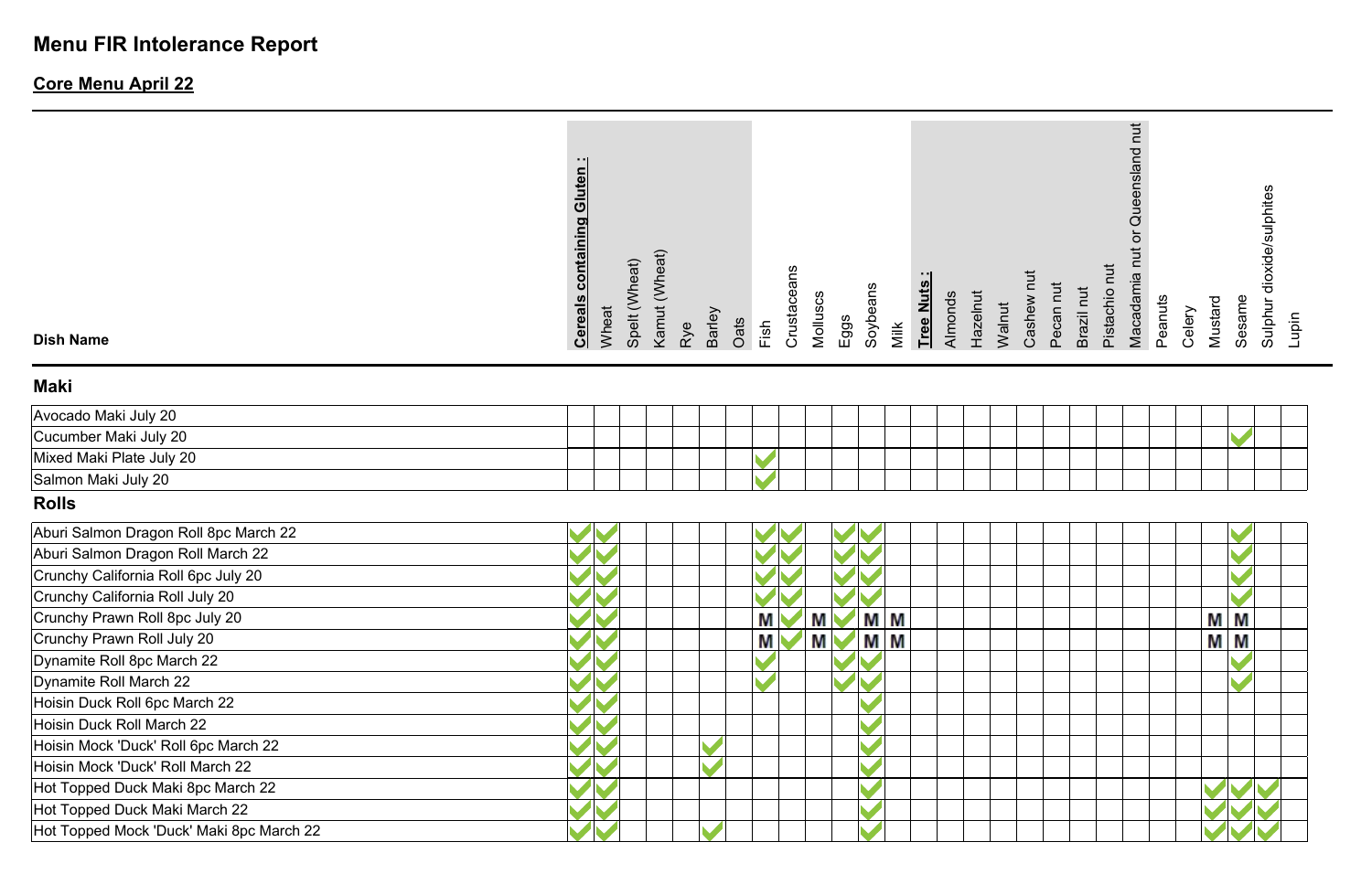| - 1<br><b>containing Gluten</b><br><b>Cereals</b> |
|---------------------------------------------------|
| Wheat                                             |
| Spelt (Wheat)                                     |
| Kamut (Wheat)                                     |
| Rye                                               |
| Barley                                            |
| Oats                                              |
| Fish                                              |
| Crustaceans                                       |
| Molluscs                                          |
| Eggs                                              |
| Soybeans                                          |
| Milk                                              |
| Tree Nuts                                         |
| Almonds                                           |
| Hazelnut                                          |
| Walnut                                            |
| Cashew nut                                        |
| Pecan nut                                         |
| Brazil nut                                        |
| Pistachio nut                                     |
| jur<br>Macadamia nut or Queensland                |
| Peanuts                                           |
| Celery                                            |
| Mustard                                           |
| Sesame                                            |
| Sulphur dioxide/sulphites                         |
| Lupin                                             |
|                                                   |

#### **Dish Name**

| Hot Topped Mock 'Duck' Maki March 22 |                          |                          |
|--------------------------------------|--------------------------|--------------------------|
| Red Pepper Dragon Roll 8pc March 22  |                          |                          |
| Red Pepper Dragon Roll March 22      |                          |                          |
| Salmon Dragon Roll 8pc March 22      |                          |                          |
| Salmon Dragon Roll March 22          |                          |                          |
| Spicy Chicken Katsu Roll 6pc July 20 | M M M<br>M<br>M M        | <b>MV</b>                |
| Spicy Chicken Katsu Roll July 20     | <b>M</b> M<br>M M M<br>М | <b>MV</b>                |
| Spicy Tuna Roll 8pc March 22         |                          |                          |
| Spicy Tuna Roll March 22             |                          | $\blacksquare$           |
| Veggie Volcano Roll 4pc              |                          |                          |
| Veggie Volcano Roll 8pc              |                          |                          |
| Yasai Roll 6pc July 20               |                          |                          |
| Yasai Roll July 20                   |                          | $\overline{\phantom{a}}$ |
| YO! Roll 8pc March 22                |                          |                          |
| YO! Roll March 22                    |                          |                          |
| <b>Nigiri</b>                        |                          |                          |
| Inari Taco July 20                   | ×                        |                          |
| Kaiso Gunkan March 22                |                          |                          |
| Roasted Red Pepper Nigiri March 22   |                          |                          |
| Salmon Nigiri July 20                |                          |                          |
| Tuna Nigiri July 20                  |                          |                          |

**Sashimi**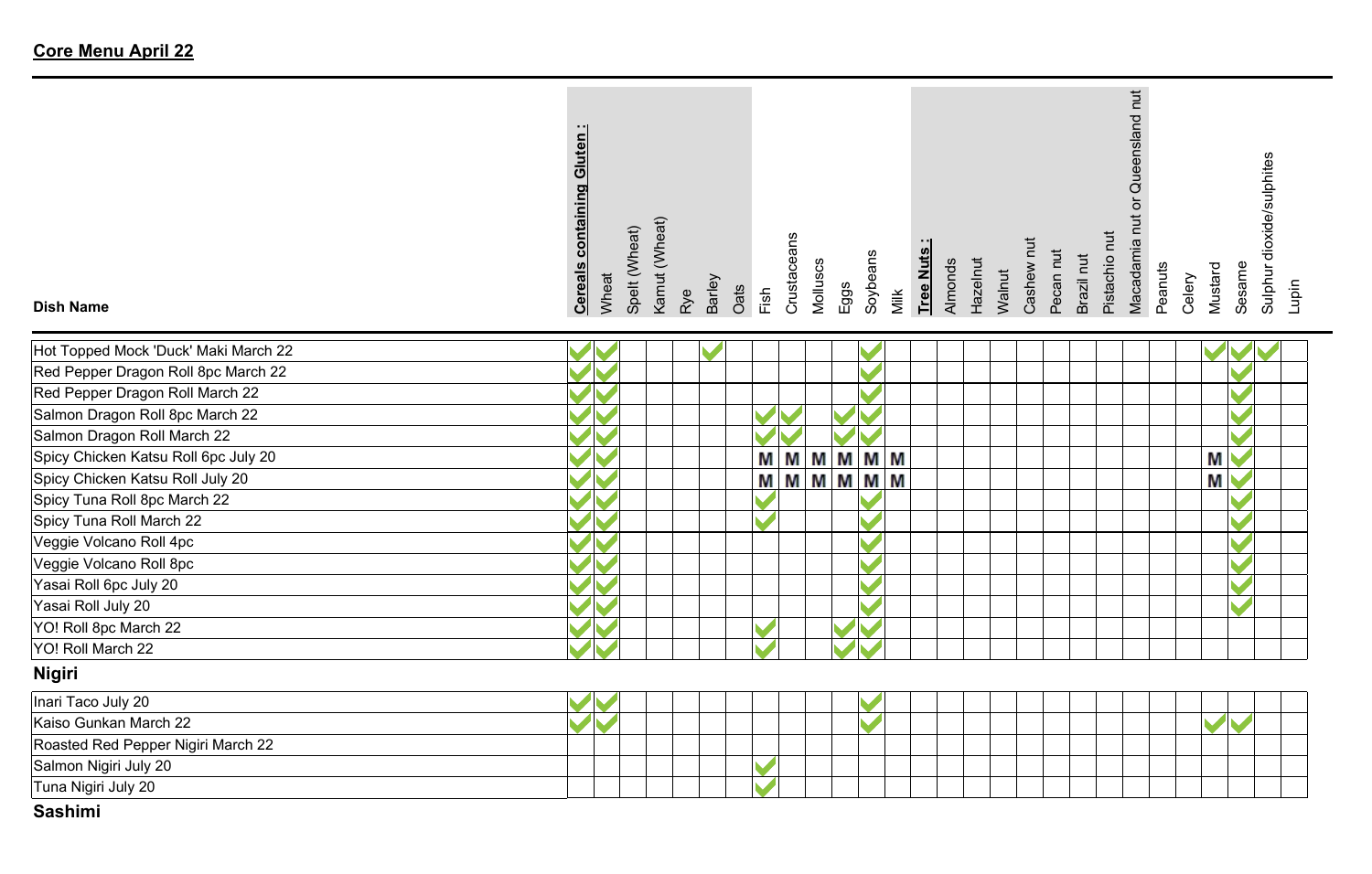| $\bar{\bar{\mathbf{o}}}$<br>containing<br><b>Cereals</b> |  |
|----------------------------------------------------------|--|
| Spelt (Wheat)<br>Wheat                                   |  |
| Kamut (Wheat)                                            |  |
| Rye                                                      |  |
| Barley                                                   |  |
| Oats                                                     |  |
| Fish                                                     |  |
| Crustacea                                                |  |
| Molluscs                                                 |  |
| Eggs                                                     |  |
| Soybeans<br>Milk                                         |  |
|                                                          |  |
| <b>Tree Nuts</b><br>Almonds                              |  |
| <b>Hazelnut</b>                                          |  |
| Walnut                                                   |  |
| $\overline{a}$<br>Cashew                                 |  |
| Pecan nut                                                |  |
| Brazil nut                                               |  |
| nut<br>Pistachio                                         |  |
| ē.<br>Queensland<br>ð<br>Macadamia nut                   |  |
| Peanuts                                                  |  |
| Celery                                                   |  |
| Mustard                                                  |  |
| Sesame                                                   |  |
| dioxide/sulphites<br>Sulphur<br>$\overline{\phantom{0}}$ |  |
| upin                                                     |  |
|                                                          |  |

#### Salmon Ponzu Salsa Sashimi July 20 VV  $\blacktriangleright$  $\blacktriangledown$ Salmon Sashimi March 22  $\blacktriangledown$  $\overline{\mathcal{L}}$ Tuna & Avocado Tartare July 20 **STARTING**  $\blacktriangleright$ Tuna Sashimi March 22 Tuna Tataki March 22 **Salads** Classic Edamame March 22  $\mathcal{L}$ Kaiso Seaweed July 20  $\overline{\mathbf{v}}$  $\blacktriangledown$ VV Ponzu Edamame March 22 Truffle Edamame March 22

#### **Dessert**

**Dish Name**

| Cherry Blossom Dome March 22                  |  |  |
|-----------------------------------------------|--|--|
| Cherry Dough.chi March 22                     |  |  |
| Chocolate & Hazelnut Ice-Cream Mochi March 22 |  |  |
| Chocolate Dough.chi March 22                  |  |  |
| Chocolate Mochi March 22                      |  |  |
| Dorayaki Pancake July 20                      |  |  |
| Strawberry Mochi March 22                     |  |  |

# **Hot Food**

| Teriyaki March 22<br>$\left  \text{Beef } T \right $ | .<br><br><b>BA BAI</b><br>M<br>IМ<br>IVІ<br><b>IVI</b> | <b>M</b>           |
|------------------------------------------------------|--------------------------------------------------------|--------------------|
| Chicken<br>July 20<br>n Katsu Curry                  | -----<br>.<br>--<br>M<br>IVI<br>IVI<br>IVI<br>IШ       | <b>BALL</b><br>M I |
| Chicken Katsu March 22                               | -----<br>---<br>M<br>M<br><b>M</b><br>M<br>IVІ         | <b>M</b>           |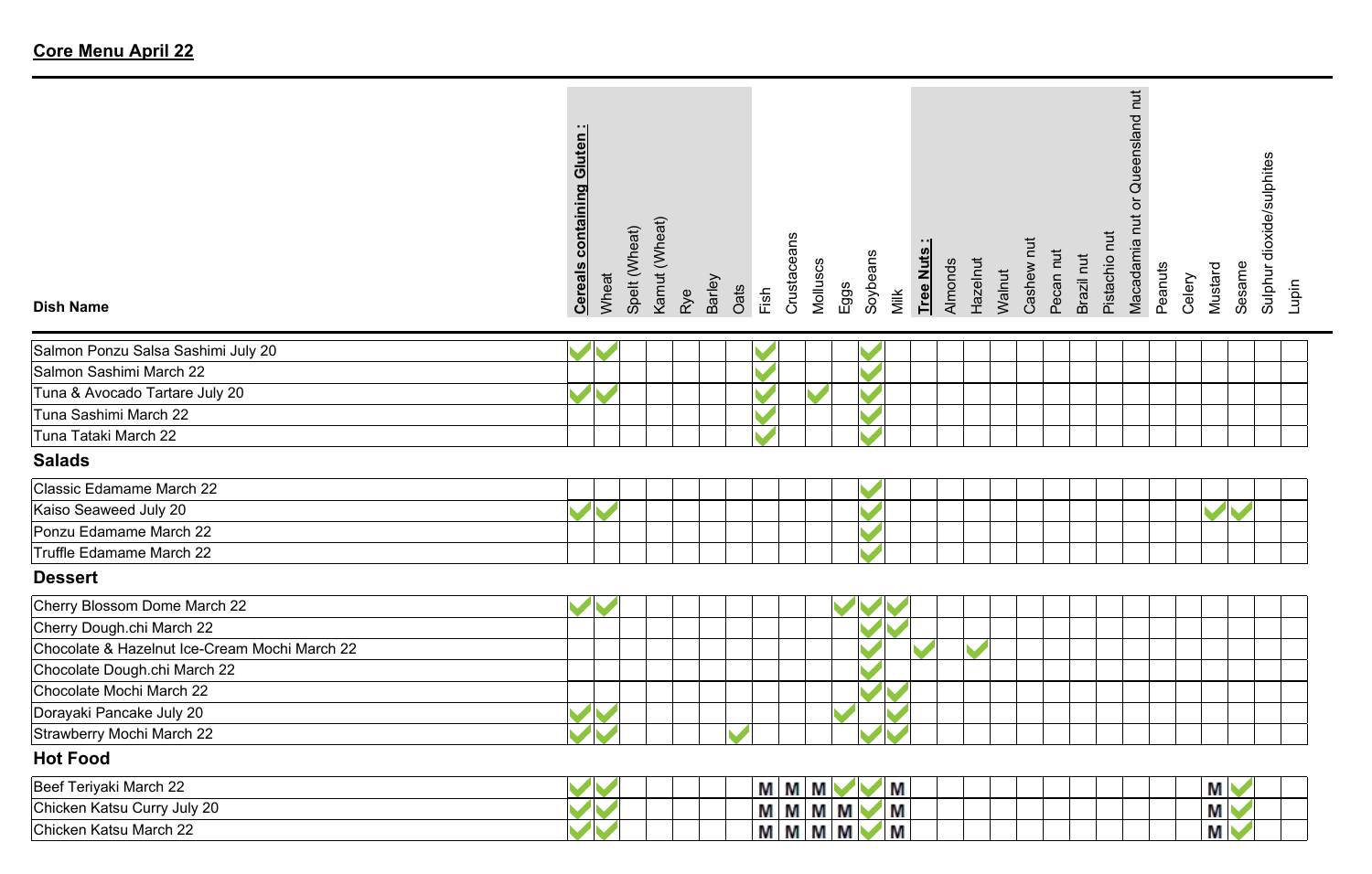| $\cdot$ .<br><b>Cereals containing Gluten</b> |
|-----------------------------------------------|
| Wheat                                         |
| Spelt (Wheat)                                 |
| Kamut (Wheat)                                 |
| Rye                                           |
| Barley                                        |
| Oats                                          |
| Fish                                          |
| Crustaceans                                   |
| Molluscs                                      |
| Eggs                                          |
| Soybeans                                      |
| Milk                                          |
| - 1<br>Tree Nuts                              |
| Almonds                                       |
| Hazelnut                                      |
| Walnut                                        |
| Cashew nut                                    |
| Pecan nut                                     |
| Brazil nut                                    |
| Pistachio nut                                 |
| Macadamia nut or Queensland                   |
| Peanuts                                       |
| Celery                                        |
| Mustard                                       |
| Sesame                                        |
| Sulphur dioxide/sulphites                     |
| Lupin                                         |
|                                               |

| Chicken Teriyaki March 22                    |     |                              |           |
|----------------------------------------------|-----|------------------------------|-----------|
| Japanese Fried Chicken March 22              |     | M<br>М                       | M M       |
| Korean Fried Chicken March 22                |     | M<br>М                       | M M       |
| Korean Fried Chicken Rice Bowl March 22      |     | M<br>М                       | M M       |
| Meatless Farm Chick'n Katsu Curry March 22   |     |                              | M         |
| Meatless Farm Chick'n Katsu March 22         |     |                              | M         |
| Mighty Duck Fries March 22                   |     |                              |           |
| Mighty Mock 'Duck' Fries March 22            |     |                              |           |
| Miso Soup July 20                            |     |                              |           |
| Money Bags March 22                          |     |                              | M         |
| Popcorn Shrimp July 20                       |     | M<br>Μ<br>M                  | M M       |
| Prawn Katsu Curry March 22                   |     | M <sub>M</sub><br>M<br>M     | M M       |
| Prawn Katsu March 22                         |     | <b>MV</b><br><b>MMV</b><br>M | M M       |
| Pumpkin Katsu Curry July 20                  |     |                              | M         |
| Pumpkin Katsu March 22                       |     |                              | M         |
| Shiitake & Oyster Mushroom Teriyaki March 22 |     |                              |           |
| Spicy Pepper Squid March 22                  | M M | M<br>M<br>M                  | <b>MV</b> |
| Steamed Rice July 20                         |     |                              |           |
| Takoyaki July 20                             |     | M<br>М<br>M                  | M M       |
| Teriyaki Beef March 22                       |     | <b>MMMV</b><br>М             | <b>M</b>  |
| Teriyaki Chicken March 22                    |     |                              |           |
| Teriyaki Shiitake & Oyster Mushroom March 22 |     |                              |           |
| YO! Fries March 22                           | M M | Μ                            |           |

# **Dish Name**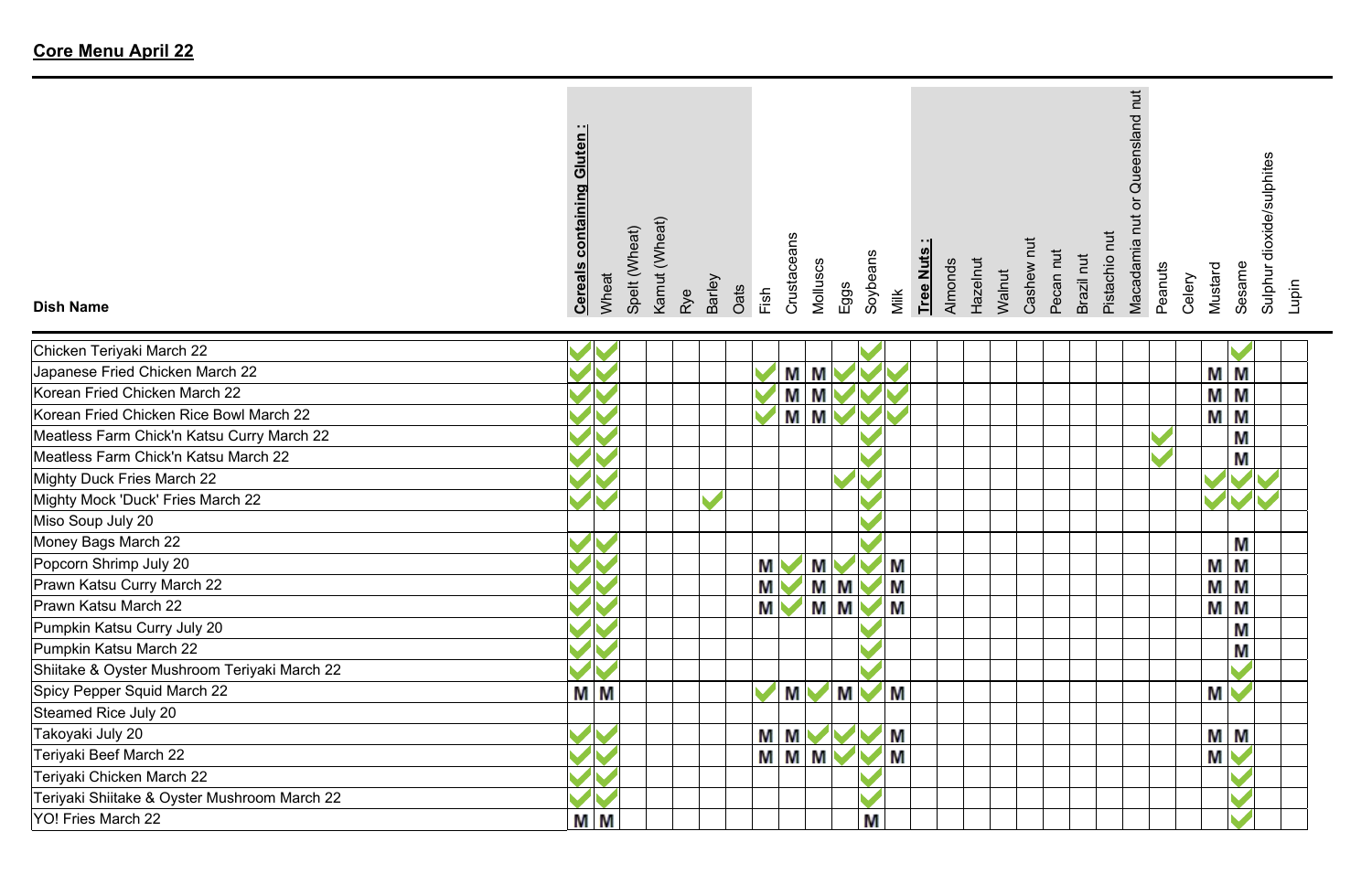| <b>Dish Name</b>                            | Queensland nut<br><b>Cereals containing Gluten:</b><br>Sulphur dioxide/sulphites<br>Macadamia nut or<br>Kamut (Wheat)<br>Spelt (Wheat)<br>Pistachio nut<br>Crustaceans<br>Cashew nut<br>Tree Nuts:<br>Soybeans<br>Pecan nut<br>Brazil nut<br>Molluscs<br>Hazelnut<br>Almonds<br>Peanuts<br>Sesame<br>Mustard<br>Walnut<br>Wheat<br>Celery<br><b>Barley</b><br>Eggs<br>Oats<br>Fish<br>Milk<br>Rye | Lupin |
|---------------------------------------------|---------------------------------------------------------------------------------------------------------------------------------------------------------------------------------------------------------------------------------------------------------------------------------------------------------------------------------------------------------------------------------------------------|-------|
| YO! Fries Plain July 20                     | M <sub>M</sub><br>М<br>M                                                                                                                                                                                                                                                                                                                                                                          |       |
| Ramen                                       |                                                                                                                                                                                                                                                                                                                                                                                                   |       |
| Curry Chicken Ramen July 20                 | M M<br>M                                                                                                                                                                                                                                                                                                                                                                                          |       |
| Shiitake Mushroom Ramen July 20             |                                                                                                                                                                                                                                                                                                                                                                                                   |       |
| Spicy Seafood Ramen July 20                 |                                                                                                                                                                                                                                                                                                                                                                                                   |       |
| <b>Temaki</b>                               |                                                                                                                                                                                                                                                                                                                                                                                                   |       |
| California Temaki July 20                   |                                                                                                                                                                                                                                                                                                                                                                                                   |       |
| Salmon & Avocado Temaki Hand Roll July 20   |                                                                                                                                                                                                                                                                                                                                                                                                   |       |
| Yasai Temaki Hand Roll July 20              |                                                                                                                                                                                                                                                                                                                                                                                                   |       |
| <b>Yakisoba &amp; Fried Rice</b>            |                                                                                                                                                                                                                                                                                                                                                                                                   |       |
| Chicken Fried Rice Oct '21                  |                                                                                                                                                                                                                                                                                                                                                                                                   |       |
| Chicken Yakisoba Oct '21                    |                                                                                                                                                                                                                                                                                                                                                                                                   |       |
| Salmon Fried Rice Oct '21                   |                                                                                                                                                                                                                                                                                                                                                                                                   |       |
| Vegetable Fried Rice Oct '21                |                                                                                                                                                                                                                                                                                                                                                                                                   |       |
| Vegetable Yakisoba Oct '21                  |                                                                                                                                                                                                                                                                                                                                                                                                   |       |
| <b>Poke</b>                                 |                                                                                                                                                                                                                                                                                                                                                                                                   |       |
| Extra Avocado - GMF Bowls                   |                                                                                                                                                                                                                                                                                                                                                                                                   |       |
| Extra Shredded Sriracha Chicken - GMF Bowls |                                                                                                                                                                                                                                                                                                                                                                                                   |       |
| Extra Spicy Salmon Mix - GMF Bowls          |                                                                                                                                                                                                                                                                                                                                                                                                   |       |
| Extra Spicy Tuna Mix - GMF Bowls            |                                                                                                                                                                                                                                                                                                                                                                                                   |       |
| Extra Tenderstem Broccoli - GMF Bowls       |                                                                                                                                                                                                                                                                                                                                                                                                   |       |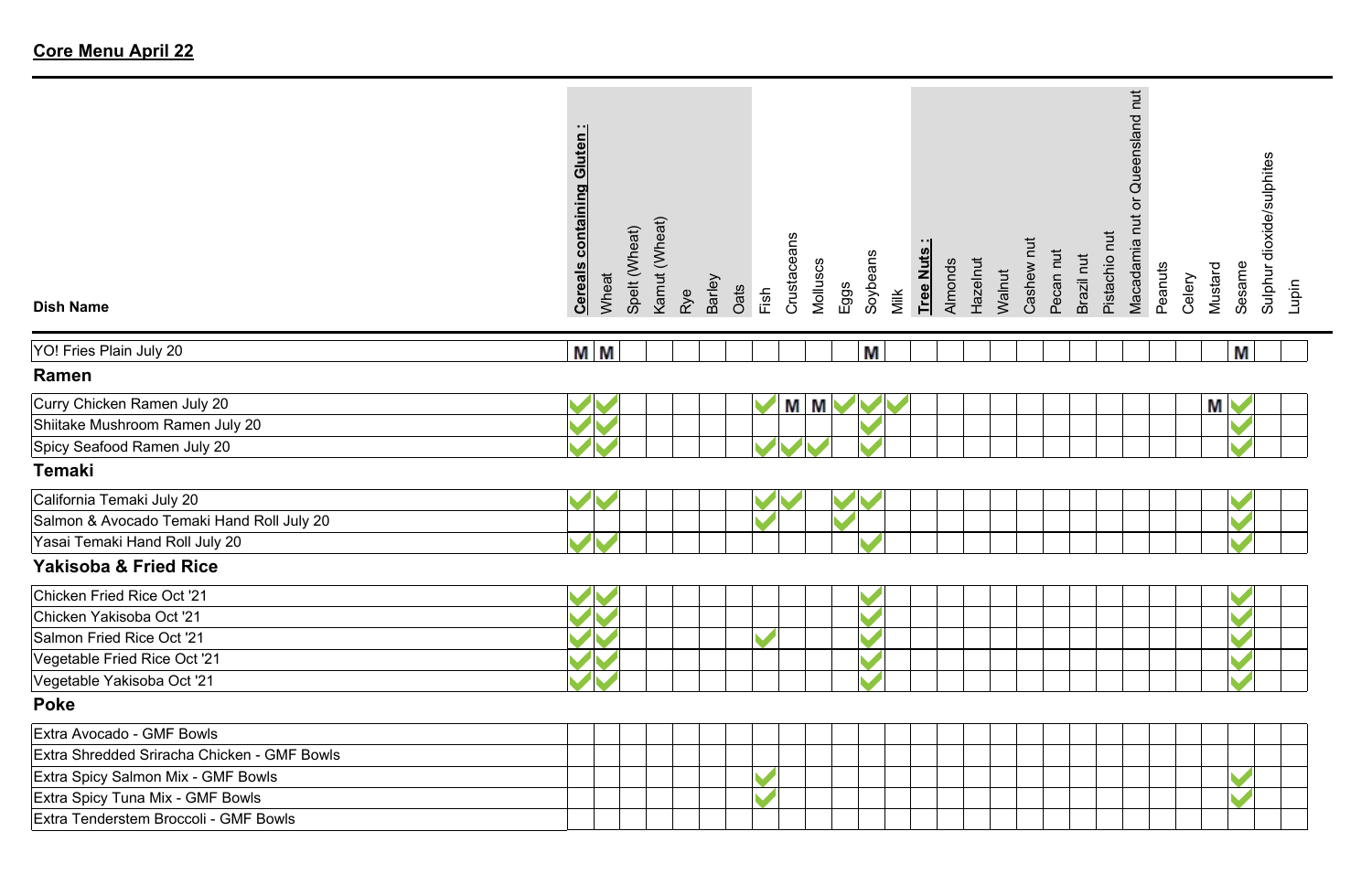| <br>containing Gluten<br><b>Cereals</b> |
|-----------------------------------------|
| Wheat                                   |
| Spelt (Wheat)                           |
| Kamut (Wheat)                           |
| Rye                                     |
| Barley                                  |
| Oats                                    |
| Fish                                    |
| Crustaceans                             |
| Molluscs                                |
| Eggs                                    |
| Soybeans                                |
| Milk                                    |
| - 11<br>Tree Nuts                       |
| Almonds                                 |
| Hazelnut                                |
| Walnut                                  |
| Cashew nut                              |
| Pecan nut                               |
| Brazil nut                              |
| Pistachio nut                           |
| Ξ<br>Macadamia nut or Queensland        |
| Peanuts                                 |
| Celery                                  |
| Mustard                                 |
| Sesame                                  |
| Sulphur dioxide/sulphites               |
| Lupin                                   |
|                                         |

—

| Glow Bowl - Half & Half     |  |  |
|-----------------------------|--|--|
| Glow Bowl - Rice            |  |  |
| Glow Bowl - Spinach         |  |  |
| Nourish Bowl - Half & Half  |  |  |
| Nourish Bowl - Rice         |  |  |
| Nourish Bowl - Spinach      |  |  |
| Power Bowl - Half & Half    |  |  |
| Power Bowl - Rice           |  |  |
| Power Bowl - Spinach        |  |  |
| Vitality Bowl - Half & Half |  |  |
| Vitality Bowl - Rice        |  |  |
| Vitality Bowl - Spinach     |  |  |

# **Large Bowl**

| Chicken Katsu Curry Large March 22               | <b>MMMM</b> M | <b>M</b>       |
|--------------------------------------------------|---------------|----------------|
| Curry Chicken Ramen Large March 22               | <b>MM</b>     | <b>M</b>       |
| Korean Fried Chicken Rice Bowl Large March 22    | <b>MM</b>     | M M            |
| Meatless Farm Chick'n Katsu Curry Large March 22 |               | Μ              |
| Prawn Katsu Curry Large March 22                 | М<br>МI<br>M  | M M            |
| Pumpkin Katsu Curry Large March 22               |               | M              |
| Shiitake Mushroom Ramen Large March 22           |               |                |
| Spicy Seafood Ramen Large March 22               |               |                |
| Teriyaki Beef Large March 22                     | M M M<br>М    | M <sup>1</sup> |
| Teriyaki Chicken Large March 22                  |               |                |

# **Dish Name**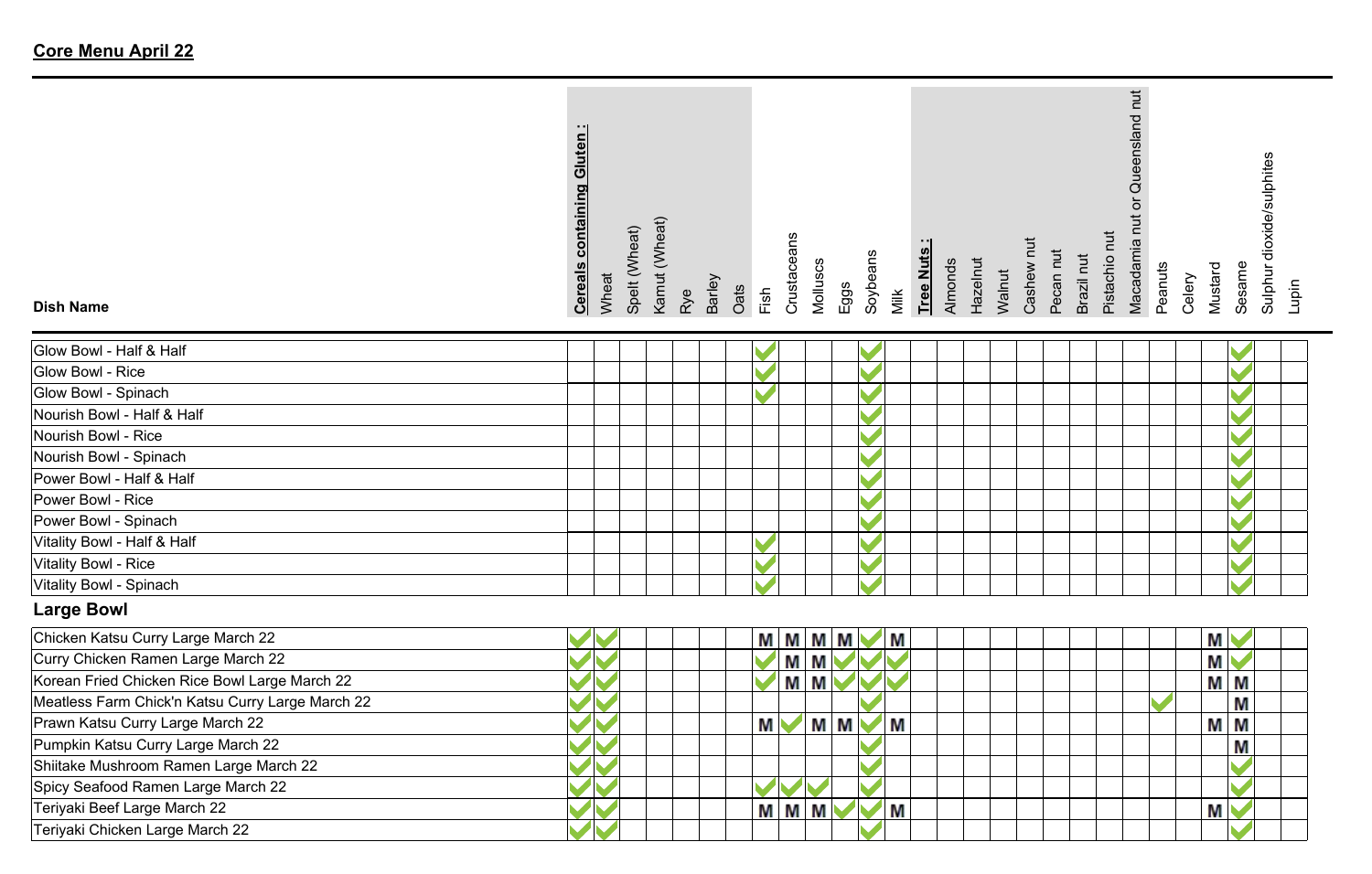| <b>Dish Name</b>                                   | Queensland nut<br><b>Cereals containing Gluten:</b><br>Sulphur dioxide/sulphites<br>$\rm \overleftarrow{o}$<br>Macadamia nut<br>Kamut (Wheat)<br>Spelt (Wheat)<br>Pistachio nut<br>Crustaceans<br>Cashew nu<br><b>Tree Nuts</b><br>Soybeans<br>Pecan nut<br>Brazil nut<br>Molluscs<br>Hazelnut<br>Almonds<br>Peanuts<br>Sesame<br>Mustard<br>Walnut<br>Wheat<br>Celery<br><b>Barley</b><br>Eggs<br>Oats<br>Fish<br>Milk<br>Rye | Lupin |
|----------------------------------------------------|--------------------------------------------------------------------------------------------------------------------------------------------------------------------------------------------------------------------------------------------------------------------------------------------------------------------------------------------------------------------------------------------------------------------------------|-------|
| Teriyaki Shiitake & Oyster Mushroom Large March 22 |                                                                                                                                                                                                                                                                                                                                                                                                                                |       |
| Gyoza                                              |                                                                                                                                                                                                                                                                                                                                                                                                                                |       |
| Chicken Gyoza 5 Piece July 20                      | M M M M<br>M<br>M                                                                                                                                                                                                                                                                                                                                                                                                              |       |
| Chicken Gyoza July 20                              | M M M<br>M<br>M<br>Μ                                                                                                                                                                                                                                                                                                                                                                                                           |       |
| Mega Korean Gyoza Chicken March 22                 | M M<br>М<br>M                                                                                                                                                                                                                                                                                                                                                                                                                  |       |
| Mega Korean Gyoza Prawn March 22                   | М<br>М<br>M                                                                                                                                                                                                                                                                                                                                                                                                                    |       |
| Mega Korean Gyoza vegetable March 22               | M M<br>M<br>Μ<br>М                                                                                                                                                                                                                                                                                                                                                                                                             |       |
| Mega Teriyaki Gyoza Chicken March 22               | M<br>M <sub>M</sub><br>M<br>M                                                                                                                                                                                                                                                                                                                                                                                                  |       |
| Mega Teriyaki Gyoza Prawn March 22                 | M<br>Μ<br>М<br>M                                                                                                                                                                                                                                                                                                                                                                                                               |       |
| Mega Teriyaki Gyoza Vegetable March 22             | M<br>М<br>М<br>M M<br>M                                                                                                                                                                                                                                                                                                                                                                                                        |       |
| Prawn Gyoza 5 Piece July 20                        | M<br>Μ<br>Μ<br>Μ                                                                                                                                                                                                                                                                                                                                                                                                               |       |
| Prawn Gyoza July 20                                | М<br>M<br>M<br>M                                                                                                                                                                                                                                                                                                                                                                                                               |       |
| Vegetable Gyoza 5 Piece July 20                    |                                                                                                                                                                                                                                                                                                                                                                                                                                |       |
| Vegetable Gyoza July 20                            |                                                                                                                                                                                                                                                                                                                                                                                                                                |       |
| <b>Sushi Platter</b>                               |                                                                                                                                                                                                                                                                                                                                                                                                                                |       |
| Mixed Selection platter                            | М<br>M                                                                                                                                                                                                                                                                                                                                                                                                                         |       |
| Salmon & Tuna Selection Platter March 22           |                                                                                                                                                                                                                                                                                                                                                                                                                                |       |
| Salmon Selection Platter March 22                  |                                                                                                                                                                                                                                                                                                                                                                                                                                |       |
| Vegan Selection platter                            |                                                                                                                                                                                                                                                                                                                                                                                                                                |       |
| <b>Dips</b>                                        |                                                                                                                                                                                                                                                                                                                                                                                                                                |       |
| Curry Sauce Large Dip                              |                                                                                                                                                                                                                                                                                                                                                                                                                                |       |
|                                                    |                                                                                                                                                                                                                                                                                                                                                                                                                                |       |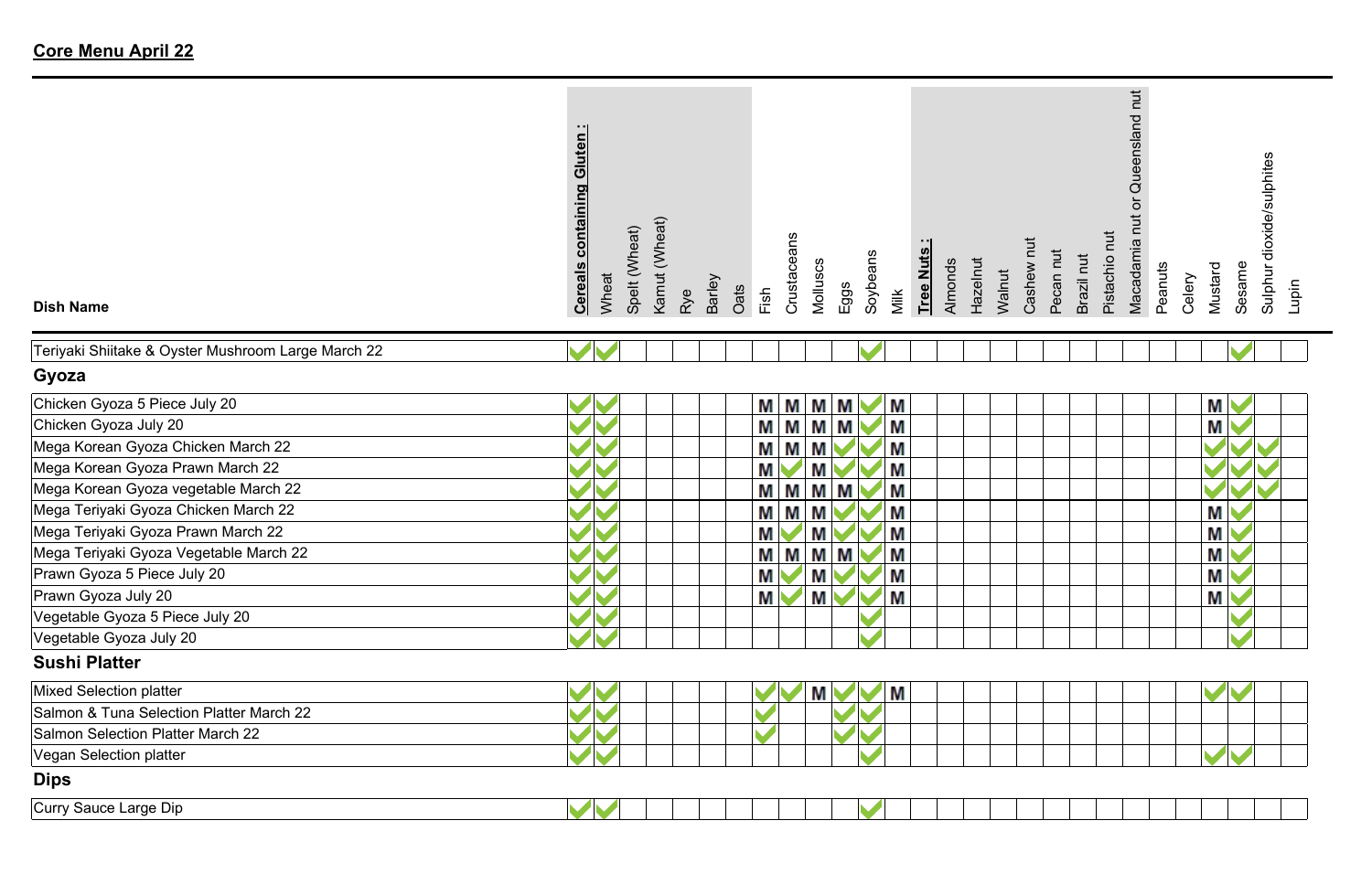| <b>Recipe Name</b>                               | <b>Energy</b> | <b>Energy</b> | Fat  | saturates | mono | poly | Carb  | <b>Starch</b> | <b>Sugars</b> | Protein | <b>Fibre</b> | Sodium |
|--------------------------------------------------|---------------|---------------|------|-----------|------|------|-------|---------------|---------------|---------|--------------|--------|
|                                                  | (kcal)        | (KJ)          | (g)  | (g)       | (g)  | (g)  | (g)   | (g)           | (g)           | (g)     | (g)          | (mg)   |
| Aburi Salmon Dragon Roll 8pc March<br>22         | 474.7         | 1997.1        | 22.7 | 2.8       | 4.9  | 1.9  | 52.3  | 0.0           | 7.1           | 11.9    | 1.9          | 662.4  |
| Aburi Salmon Dragon Roll March 22                | 237.3         | 998.6         | 11.3 | 1.4       | 2.4  | 1.0  | 26.2  | 0.0           | 3.6           | 5.9     | 0.9          | 331.2  |
| Avocado Maki July 20                             | 203.5         | 855.4         | 6.5  | 1.2       | 3.0  | 0.6  | 32.6  | 0.0           | 4.4           | 1.4     | 1.8          | 385.9  |
| Beef Teriyaki March 22                           | 330.9         | 1376.6        | 22.2 | 4.0       | 7.6  | 8.7  | 19.2  | 10.0          | 7.4           | 13.4    | 1.2          | 423.5  |
| California Temaki July 20                        | 223.3         | 931.1         | 13.5 | 1.5       | 1.8  | 0.3  | 20.2  | 0.0           | 3.0           | 3.9     | 1.3          | 253.4  |
| Cherry Blossom Dome March 22                     | 297.4         | 1237.9        | 21.1 | 13.9      | 4.5  | 0.4  | 22.9  | 0.0           | 21.1          | 3.9     | 0.2          | 54.6   |
| Cherry Dough.chi March 22                        | 209.3         | 875.0         | 9.7  | 5.4       | 0.0  | 0.0  | 27.0  | 0.0           | 14.8          | 2.5     | 1.3          | 74.7   |
| Chicken Fried Rice Oct '21                       | 417.4         | 1757.1        | 12.5 | 2.0       | 2.3  | 5.7  | 58.7  | 0.0           | 3.2           | 13.2    | 1.3          | 716.0  |
| Chicken Gyoza 5 Piece July 20                    | 205.9         | 830.9         | 9.4  | 1.5       | 3.0  | 1.5  | 18.9  | 0.0           | 0.1           | 9.9     | 0.0          | 987.0  |
| Chicken Gyoza July 20                            | 140.0         | 568.9         | 7.7  | 1.1       | 3.0  | 1.5  | 11.2  | 0.0           | 0.0           | 5.9     | 0.0          | 528.5  |
| Chicken Katsu Curry July 20                      | 517.3         | 2177.7        | 17.2 | 6.6       | 3.0  | 1.5  | 73.4  | 0.0           | 2.7           | 13.5    | 1.0          | 725.3  |
| Chicken Katsu Curry Large March 22               | 845.8         | 3556.3        | 30.6 | 10.9      | 5.9  | 2.9  | 111.4 | 0.0           | 3.4           | 26.0    | 1.3          | 1031.4 |
| Chicken Katsu March 22                           | 216.8         | 904.6         | 11.7 | 3.5       | 2.9  | 1.5  | 16.3  | 0.0           | 2.7           | 11.8    | 0.3          | 486.7  |
| Chicken Teriyaki March 22                        | 197.1         | 826.2         | 7.7  | 1.9       | 0.0  | 0.1  | 12.6  | 1.3           | 7.6           | 19.7    | 0.4          | 839.3  |
| Chicken Yakisoba Oct '21                         | 318.9         | 1337.2        | 12.8 | 2.0       | 2.5  | 6.5  | 35.1  | 19.2          | 14.2          | 15.1    | 1.9          | 1436.8 |
| Chocolate & Hazelnut Ice-Cream<br>Mochi March 22 | 192.7         | 811.3         | 5.7  | 3.1       | 0.0  | 0.0  | 33.7  | 0.0           | 19.6          | 1.8     | 0.2          | 28.6   |
| Chocolate Dough.chi March 22                     | 215.2         | 904.8         | 7.8  | 3.9       | 0.0  | 0.0  | 33.6  | 0.0           | 19.4          | 1.6     | 2.1          | 80.4   |
| Chocolate Mochi March 22                         | 233.1         | 976.9         | 6.2  | 3.8       | 0.0  | 0.0  | 39.8  | 0.0           | 12.9          | 2.3     | 0.2          | 244.2  |
| <b>Classic Edamame March 22</b>                  | 134.5         | 562.7         | 6.1  | 0.8       | 0.0  | 0.0  | 9.0   | 0.0           | 0.1           | 11.5    | 0.0          | 395.1  |
| Crunchy California Roll 6pc July 20              | 570.7         | 2381.4        | 34.3 | 4.8       | 2.0  | 0.4  | 55.5  | 1.4           | 13.1          | 5.7     | 1.5          | 1000.3 |
| Crunchy California Roll July 20                  | 285.4         | 1190.7        | 17.1 | 2.4       | 1.0  | 0.2  | 27.8  | 0.7           | 6.5           | 2.9     | 0.8          | 500.1  |
| Crunchy Prawn Roll 8pc July 20                   | 314.9         | 1323.5        | 7.8  | 1.0       | 2.4  | 0.6  | 51.9  | 0.0           | 5.4           | 6.0     | 2.0          | 683.3  |
| Crunchy Prawn Roll July 20                       | 157.5         | 661.7         | 3.9  | 0.5       | 1.2  | 0.3  | 26.0  | 0.0           | 2.7           | 3.0     | 1.0          | 341.6  |
| Cucumber Maki July 20                            | 149.6         | 633.4         | 0.5  | 0.1       | 0.0  | 0.0  | 32.5  | 0.0           | 4.6           | 1.2     | 0.9          | 374.1  |
| Curry Chicken Ramen July 20                      | 412.6         | 1714.6        | 16.5 | 4.2       | 1.0  | 1.6  | 49.5  | 27.0          | 6.6           | 16.1    | 0.9          | 1679.6 |
| Curry Chicken Ramen Large March 22               | 488.7         | 2033.2        | 21.5 | 6.8       | 1.0  | 1.6  | 56.0  | 27.0          | 9.6           | 17.4    | 1.4          | 2681.1 |
| Curry Sauce Large Dip                            | 88.0          | 368.5         | 6.0  | 3.6       | 0.0  | 0.0  | 7.7   | 0.0           | 3.0           | 0.9     | 0.6          | 586.7  |
| Dorayaki Pancake July 20                         | 130.0         | 543.9         | 1.7  | 0.6       | 0.0  | 0.0  | 26.0  | 0.0           | 15.2          | 2.1     | 0.0          | 2.6    |
| Dynamite Roll 8pc March 22                       | 467.3         | 1958.3        | 22.3 | 3.7       | 4.8  | 1.8  | 54.2  | 0.0           | 9.2           | 8.8     | 2.2          | 967.0  |
| Dynamite Roll March 22                           | 233.7         | 979.2         | 11.2 | 1.8       | 2.4  | 0.9  | 27.1  | 0.0           | 4.6           | 4.4     | 1.1          | 483.5  |
| Extra Avocado - GMF Bowls                        | 57.0          | 235.2         | 5.9  | 1.2       | 3.6  | 0.7  | 0.6   | 0.0           | 0.2           | 0.6     | 1.4          | 1.8    |
| Extra Shredded Sriracha Chicken -                | 56.0          | 236.8         | 0.9  | 0.3       | 0.0  | 0.0  | 1.3   | 0.0           | 1.3           | 11.0    | 0.0          | 257.8  |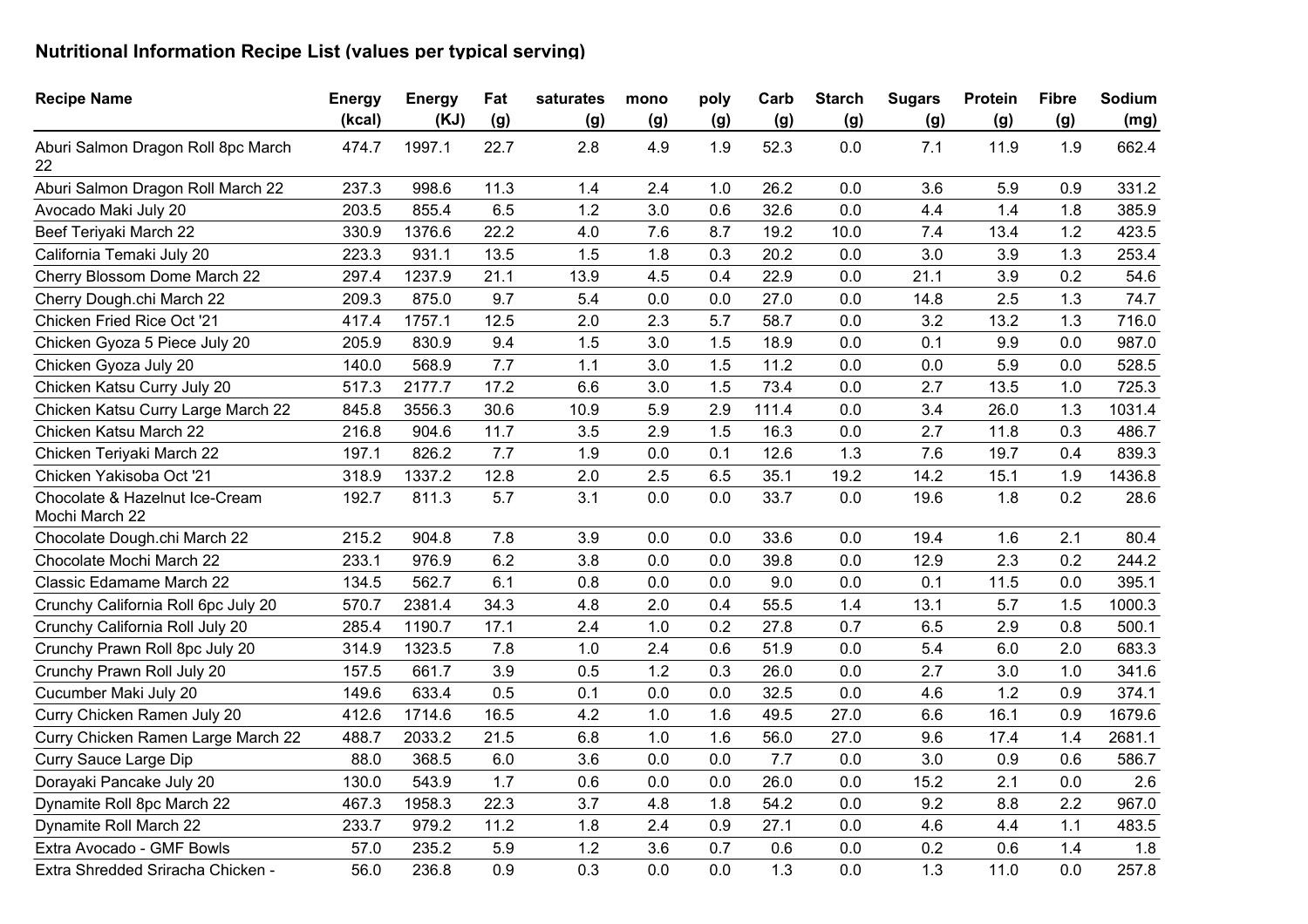| <b>Recipe Name</b>                                  | <b>Energy</b> | <b>Energy</b> | Fat  | saturates | mono | poly | Carb  | <b>Starch</b>  | <b>Sugars</b> | <b>Protein</b> | <b>Fibre</b> | Sodium |
|-----------------------------------------------------|---------------|---------------|------|-----------|------|------|-------|----------------|---------------|----------------|--------------|--------|
|                                                     | (kcal)        | (KJ)          | (g)  | (g)       | (g)  | (g)  | (g)   | (g)            | (g)           | (g)            | (g)          | (mg)   |
| <b>GMF Bowls</b>                                    |               |               |      |           |      |      |       |                |               |                |              |        |
| Extra Spicy Salmon Mix - GMF Bowls                  | 114.9         | 490.4         | 9.0  | 1.3       | 2.9  | 1.7  | 0.3   | 0.0            | 0.1           | 8.3            | 0.3          | 34.3   |
| Extra Spicy Tuna Mix - GMF Bowls                    | 64.1          | 270.2         | 2.1  | 0.3       | 0.1  | 0.3  | 1.1   |                | 1.1           | 10.3           | 0.3          | 154.5  |
| Extra Tenderstem Broccoli - GMF<br><b>Bowls</b>     | 16.5          | 69.0          | 0.5  | 0.1       | 0.1  | 0.3  | 0.9   | 0.1            | 0.8           | 2.2            | 1.7          | 4.0    |
| Glow Bowl - Half & Half                             | 510.3         | 2140.0        | 17.6 | 2.7       | 3.8  | 1.0  | 64.4  | $\blacksquare$ | 17.3          | 21.0           | 4.5          | 1502.1 |
| Glow Bowl - Rice                                    | 672.6         | 2830.4        | 17.6 | 2.7       | 3.7  | 0.9  | 102.3 | $\overline{a}$ | 17.0          | 20.7           | 4.0          | 1467.1 |
| Glow Bowl - Spinach                                 | 347.9         | 1449.5        | 17.6 | 2.7       | 3.8  | 1.2  | 26.5  |                | 17.5          | 21.2           | 4.9          | 1537.1 |
| Hoisin Duck Roll 6pc March 22                       | 295.4         | 1250.2        | 2.9  | 1.3       | 0.0  | 0.0  | 55.0  | 0.5            | 17.1          | 9.3            | 1.0          | 780.8  |
| Hoisin Duck Roll March 22                           | 147.7         | 625.1         | 1.5  | 0.6       | 0.0  | 0.0  | 27.5  | 0.3            | 8.5           | 4.6            | 0.5          | 390.4  |
| Hoisin Mock 'Duck' Roll 6pc March 22                | 316.1         | 1351.6        | 4.2  | 1.4       | 0.0  | 0.0  | 57.0  | 0.5            | 17.6          | 9.5            | 1.4          | 770.2  |
| Hoisin Mock 'Duck' Roll March 22                    | 158.1         | 675.8         | 2.1  | 0.7       | 0.0  | 0.0  | 28.5  | 0.3            | 8.8           | 4.7            | 0.7          | 385.1  |
| Hot Topped Duck Maki 8pc March 22                   | 310.6         | 1307.5        | 1.6  | 0.3       | 0.2  | 0.1  | 60.1  | 0.6            | 16.3          | 9.5            | 1.6          | 994.7  |
| Hot Topped Duck Maki March 22                       | 155.3         | 653.7         | 0.8  | 0.2       | 0.1  | 0.1  | 30.1  | 0.3            | 8.2           | 4.8            | 0.8          | 497.3  |
| Hot Topped Mock 'Duck' Maki 8pc<br>March 22         | 331.3         | 1408.8        | 2.9  | 0.5       | 0.2  | 0.1  | 62.1  | 0.6            | 16.8          | 9.7            | 1.9          | 984.0  |
| Hot Topped Mock 'Duck' Maki March<br>22             | 165.6         | 704.4         | 1.4  | 0.2       | 0.1  | 0.1  | 31.0  | 0.3            | 8.4           | 4.8            | 1.0          | 492.0  |
| Inari Taco July 20                                  | 169.7         | 712.5         | 6.7  | 1.2       | 0.5  | 0.1  | 23.0  | 0.0            | 10.5          | 3.4            | 0.4          | 324.0  |
| Japanese Fried Chicken March 22                     | 384.4         | 1600.1        | 26.4 | 3.0       | 3.0  | 1.5  | 23.5  | 0.0            | 1.5           | 15.9           | 0.3          | 748.0  |
| Kaiso Gunkan March 22                               | 129.7         | 490.5         | 2.8  | 0.1       | 0.0  | 0.0  | 19.7  | 0.0            | 3.6           | 1.4            | 0.6          | 466.7  |
| Kaiso Seaweed July 20                               | 141.9         | 496.3         | 5.1  | 0.2       | 0.0  | 0.1  | 14.9  | 0.1            | 8.1           | 3.4            | 1.1          | 719.7  |
| Korean Fried Chicken March 22                       | 394.4         | 1656.5        | 15.5 | 2.3       | 1.2  | 0.7  | 50.0  | 0.0            | 23.7          | 16.0           | 0.3          | 840.0  |
| Korean Fried Chicken Rice Bowl Large<br>March 22    | 1119.1        | 4715.7        | 32.1 | 4.6       | 3.0  | 1.5  | 172.1 | 0.0            | 46.5          | 32.4           | 0.6          | 1532.4 |
| Korean Fried Chicken Rice Bowl<br>March 22          | 622.5         | 2625.9        | 15.6 | 2.3       | 1.2  | 0.6  | 101.4 | 0.0            | 23.3          | 16.4           | 0.4          | 766.2  |
| Meatless Farm Chick'n Katsu Curry<br>Large March 22 | 977.0         | 4099.7        | 41.2 | 6.7       | 5.9  | 2.9  | 117.3 | 0.0            | 4.7           | 25.5           | 1.3          | 1489.0 |
| Meatless Farm Chick'n Katsu Curry<br>March 22       | 582.9         | 2449.4        | 22.5 | 4.5       | 3.0  | 1.5  | 76.4  | 0.0            | 3.3           | 13.2           | 1.0          | 954.1  |
| Meatless Farm Chick'n Katsu March<br>22             | 292.3         | 1217.4        | 17.6 | 1.5       | 3.0  | 1.5  | 20.0  | 0.0            | 3.5           | 12.1           | 0.3          | 737.7  |
| Mega Korean Gyoza Chicken March<br>22               | 232.4         | 964.9         | 16.3 | 1.9       | 3.1  | 1.5  | 15.7  | 0.0            | 3.3           | 5.9            | 0.2          | 359.1  |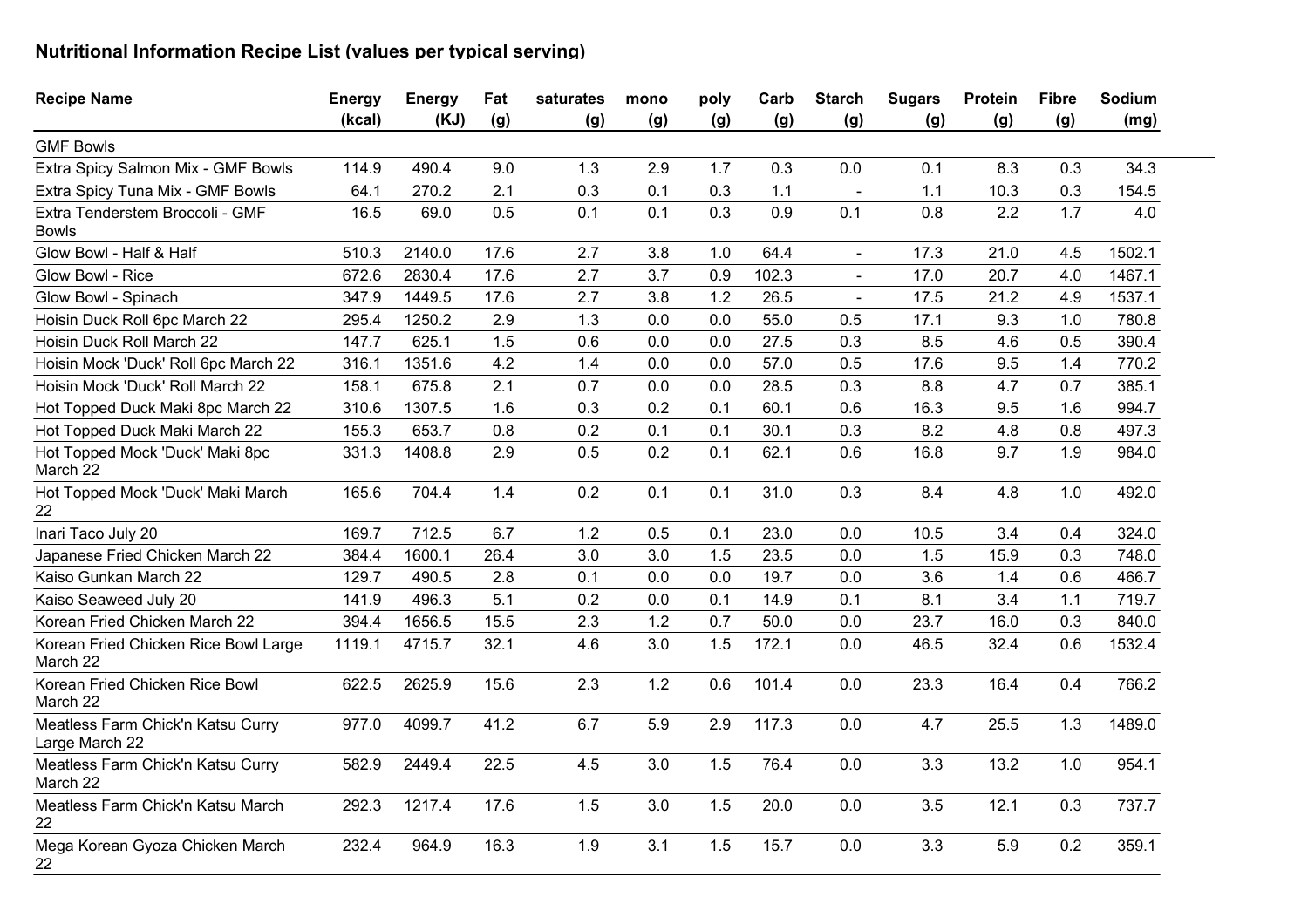| <b>Recipe Name</b>                        | <b>Energy</b> | <b>Energy</b> | Fat  | saturates | mono | poly | Carb  | <b>Starch</b> | <b>Sugars</b> | Protein | <b>Fibre</b> | Sodium |
|-------------------------------------------|---------------|---------------|------|-----------|------|------|-------|---------------|---------------|---------|--------------|--------|
|                                           | (kcal)        | (KJ)          | (g)  | (g)       | (g)  | (g)  | (g)   | (g)           | (g)           | (g)     | (g)          | (mg)   |
| Mega Korean Gyoza Prawn March 22          | 240.8         | 1002.8        | 16.6 | 1.4       | 3.1  | 1.5  | 18.1  | 0.0           | 5.0           | 4.2     | 1.1          | 321.9  |
| Mega Korean Gyoza vegetable March<br>22   | 193.0         | 805.8         | 10.6 | 1.0       | 3.1  | 1.5  | 20.7  | 0.0           | 5.7           | 3.3     | 0.9          | 373.9  |
| Mega Teriyaki Gyoza Chicken March<br>22   | 228.1         | 947.3         | 16.0 | 1.8       | 3.0  | 1.5  | 15.2  | 0.7           | 3.2           | 6.0     | 0.1          | 431.3  |
| Mega Teriyaki Gyoza Prawn March 22        | 236.5         | 985.2         | 16.3 | 1.4       | 3.0  | 1.5  | 17.6  | 0.7           | 5.0           | 4.2     | 1.0          | 394.1  |
| Mega Teriyaki Gyoza Vegetable March<br>22 | 188.7         | 788.2         | 10.3 | 1.0       | 3.0  | 1.5  | 20.2  | 0.7           | 5.7           | 3.4     | 0.8          | 446.1  |
| Mighty Duck Fries March 22                | 332.9         | 1392.8        | 16.9 | 1.6       | 2.4  | 1.2  | 34.3  | 0.4           | 7.6           | 9.6     | 0.9          | 1053.1 |
| Mighty Mock 'Duck' Fries March 22         | 324.3         | 1369.7        | 15.0 | 1.4       | 2.4  | 1.2  | 36.0  | 0.4           | 8.0           | 9.7     | 1.1          | 1032.6 |
| Miso Soup July 20                         | 53.2          | 222.6         | 1.3  | 0.2       | 0.0  | 0.0  | 7.4   | 0.0           | 3.2           | 2.3     | 0.1          | 1052.7 |
| Mixed Maki Plate July 20                  | 199.0         | 841.3         | 5.1  | 1.0       | 2.4  | 0.8  | 32.4  | 0.0           | 4.3           | 3.6     | 1.3          | 389.6  |
| <b>Mixed Selection platter</b>            | 866.3         | 3580.1        | 30.7 | 5.4       | 3.4  | 0.8  | 123.7 | 0.7           | 21.3          | 12.0    | 3.7          | 2114.8 |
| Money Bags March 22                       | 289.4         | 1209.4        | 18.8 | 5.3       | 3.0  | 1.7  | 23.1  | 0.0           | 4.9           | 5.6     | 0.0          | 720.5  |
| Nourish Bowl - Half & Half                | 462.4         | 1937.6        | 15.9 | 2.5       | 3.7  | 1.0  | 64.1  | 0.2           | 16.9          | 12.8    | 5.9          | 1351.6 |
| Nourish Bowl - Rice                       | 624.7         | 2628.1        | 15.9 | 2.5       | 3.7  | 0.9  | 102.0 | 0.2           | 16.6          | 12.6    | 5.5          | 1316.6 |
| Nourish Bowl - Spinach                    | 300.1         | 1247.2        | 15.9 | 2.4       | 3.7  | 1.2  | 26.2  | 0.2           | 17.1          | 13.0    | 6.3          | 1386.6 |
| Ponzu Edamame March 22                    | 139.1         | 582.1         | 6.3  | 0.8       | 0.0  | 0.1  | 9.5   | 0.0           | 0.3           | 11.6    | 0.0          | 466.1  |
| Popcorn Shrimp July 20                    | 354.6         | 1473.5        | 20.3 | 1.6       | 3.0  | 1.5  | 24.9  | 0.0           | 12.5          | 14.1    | 0.4          | 979.7  |
| Power Bowl - Half & Half                  | 501.9         | 2105.4        | 16.4 | 2.7       | 3.7  | 0.8  | 64.5  | 0.2           | 17.4          | 21.6    | 4.2          | 1605.4 |
| Power Bowl - Rice                         | 664.2         | 2795.8        | 16.4 | 2.7       | 3.6  | 0.7  | 102.4 | 0.1           | 17.1          | 21.3    | 3.8          | 1570.4 |
| Power Bowl - Spinach                      | 339.6         | 1415.0        | 16.4 | 2.7       | 3.7  | 0.9  | 26.6  | 0.2           | 17.6          | 21.8    | 4.6          | 1640.4 |
| Prawn Gyoza 5 Piece July 20               | 219.9         | 894.0         | 9.9  | 0.8       | 3.0  | 1.5  | 23.0  | 0.0           | 3.0           | 7.0     | 1.5          | 925.0  |
| Prawn Gyoza July 20                       | 148.4         | 606.8         | 8.0  | 0.6       | 3.0  | 1.5  | 13.7  | $0.0\,$       | 1.8           | 4.1     | 0.9          | 491.3  |
| Prawn Katsu Curry Large March 22          | 704.2         | 2961.8        | 19.1 | 4.4       | 5.9  | 2.9  | 112.8 | 0.0           | 3.3           | 13.3    | 2.2          | 1108.6 |
| Prawn Katsu Curry March 22                | 465.3         | 1959.1        | 11.7 | 3.3       | 3.0  | 1.5  | 77.0  | 0.0           | 2.6           | 8.3     | 1.5          | 809.4  |
| Prawn Katsu March 22                      | 174.6         | 727.0         | 6.8  | 0.4       | 3.0  | 1.5  | 20.6  | 0.0           | 2.7           | 7.2     | 0.8          | 592.9  |
| Pumpkin Katsu Curry July 20               | 430.0         | 1811.1        | 11.5 | 3.8       | 2.9  | 1.4  | 73.2  | 0.0           | 2.5           | 4.4     | 0.9          | 707.1  |
| Pumpkin Katsu Curry Large March 22        | 602.5         | 2534.3        | 17.2 | 4.8       | 5.1  | 2.5  | 99.7  | 0.0           | 2.8           | 7.0     | 1.1          | 897.1  |
| Pumpkin Katsu March 22                    | 153.0         | 636.9         | 6.9  | 0.9       | 3.0  | 1.5  | 19.2  | 0.0           | 2.7           | 3.4     | 0.3          | 513.2  |
| Red Pepper Dragon Roll 8pc March 22       | 210.8         | 880.3         | 3.8  | 0.4       | 0.0  | 0.0  | 38.7  | 0.0           | 7.9           | 1.6     | 2.5          | 450.2  |
| Red Pepper Dragon Roll March 22           | 105.4         | 440.1         | 1.9  | 0.2       | 0.0  | 0.0  | 19.3  | 0.0           | 4.0           | 0.8     | 1.2          | 225.1  |
| Roasted Red Pepper Nigiri March 22        | 99.3          | 418.3         | 1.0  | 0.1       | 0.0  | 0.0  | 20.0  | 0.0           | 4.1           | 0.6     | 1.1          | 216.8  |
| Salmon & Avocado Temaki Hand Roll         | 178.3         | 749.8         | 10.1 | 1.4       | 3.2  | 1.1  | 15.3  | 0.0           | 2.0           | 5.1     | 1.3          | 212.8  |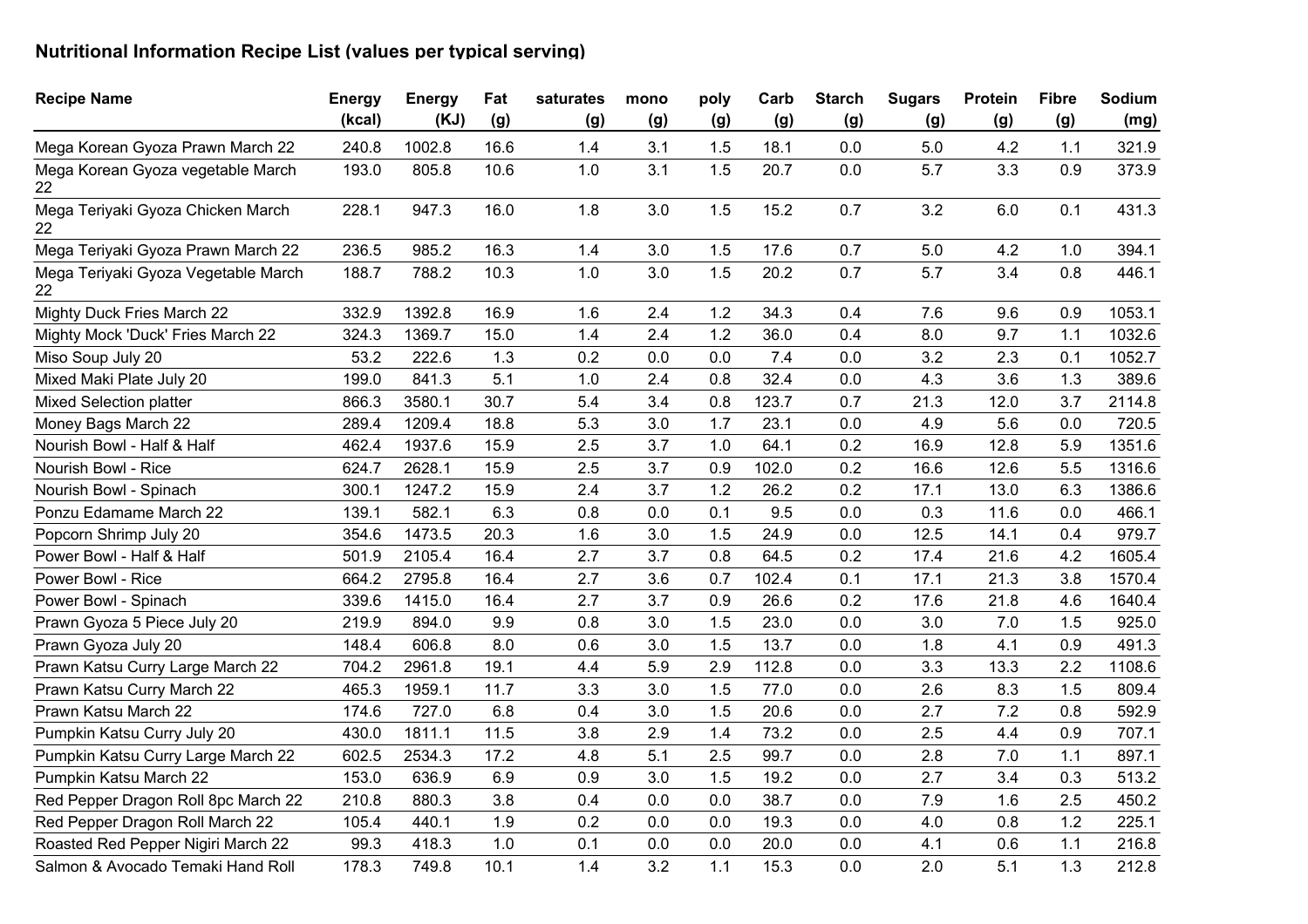| <b>Recipe Name</b>                                    | <b>Energy</b> | <b>Energy</b> | Fat  | saturates | mono | poly | Carb  | <b>Starch</b>  | <b>Sugars</b> | Protein | <b>Fibre</b> | Sodium |
|-------------------------------------------------------|---------------|---------------|------|-----------|------|------|-------|----------------|---------------|---------|--------------|--------|
|                                                       | (kcal)        | (KJ)          | (g)  | (g)       | (g)  | (g)  | (g)   | (g)            | (g)           | (g)     | (g)          | (mg)   |
| July 20                                               |               |               |      |           |      |      |       |                |               |         |              |        |
| Salmon & Tuna Selection Platter<br>March 22           | 505.1         | 2146.5        | 12.2 | 2.2       | 5.6  | 3.2  | 63.4  | $\sim$         | 9.2           | 30.7    | 1.9          | 944.3  |
| Salmon Dragon Roll 8pc March 22                       | 446.1         | 1879.4        | 19.5 | 2.5       | 4.9  | 1.9  | 52.3  | 0.0            | 7.2           | 11.8    | 1.8          | 641.7  |
| Salmon Dragon Roll March 22                           | 201.4         | 848.4         | 8.8  | 1.1       | 2.2  | 0.9  | 23.6  | 0.0            | 3.2           | 5.3     | 0.8          | 289.7  |
| Salmon Fried Rice Oct '21                             | 459.5         | 1941.6        | 17.8 | 2.7       | 5.4  | 7.5  | 58.4  | 0.0            | 3.1           | 11.9    | 1.5          | 671.8  |
| Salmon Maki July 20                                   | 194.5         | 827.3         | 3.7  | 0.7       | 1.7  | 1.0  | 32.1  | 0.0            | 4.2           | 5.7     | 0.8          | 393.4  |
| Salmon Nigiri July 20                                 | 103.1         | 439.6         | 2.8  | 0.5       | 1.4  | 0.8  | 14.3  | 0.0            | 1.9           | 4.0     | 0.2          | 182.5  |
| Salmon Ponzu Salsa Sashimi July 20                    | 115.2         | 480.6         | 6.9  | 1.1       | 3.4  | 2.0  | 2.3   | 0.0            | 1.0           | 10.4    | 0.4          | 372.6  |
| Salmon Sashimi March 22                               | 125.2         | 537.3         | 8.3  | 1.3       | 4.1  | 2.5  | 0.8   | 0.0            | 0.3           | 11.8    | 0.4          | 100.5  |
| Salmon Selection Platter March 22                     | 578.4         | 2465.5        | 20.4 | 3.5       | 9.8  | 5.6  | 65.9  | 0.0            | 9.5           | 27.9    | 2.0          | 1007.4 |
| Shiitake & Oyster Mushroom Teriyaki<br>March 22       | 75.9          | 320.2         | 1.0  | 0.1       | 0.0  | 0.1  | 14.5  | 1.3            | 6.6           | 2.3     | 0.4          | 455.7  |
| Shiitake Mushroom Ramen July 20                       | 225.2         | 931.8         | 4.3  | 0.5       | 0.4  | 1.3  | 37.5  | 27.4           | 6.4           | 7.5     | 0.5          | 1397.7 |
| Shiitake Mushroom Ramen Large<br>March 22             | 255.4         | 1058.0        | 5.7  | 0.6       | 0.4  | 1.3  | 40.6  | 27.4           | 7.8           | 8.8     | 0.6          | 2402.5 |
| Spicy Chicken Katsu Roll 6pc July 20                  | 294.3         | 1240.9        | 4.6  | 1.8       | 0.3  | 0.2  | 53.1  | 0.0            | 10.2          | 7.3     | 0.9          | 1065.9 |
| Spicy Chicken Katsu Roll July 20                      | 147.1         | 620.4         | 2.3  | 0.9       | 0.1  | 0.1  | 26.6  | 0.0            | 5.1           | 3.6     | 0.4          | 533.0  |
| Spicy Pepper Squid March 22                           | 193.4         | 807.2         | 6.3  | 0.8       | 3.0  | 1.5  | 15.8  | 0.0            | 6.3           | 16.4    | 0.2          | 829.8  |
| Spicy Seafood Ramen July 20                           | 270.4         | 1124.8        | 6.9  | 1.0       | 1.8  | 2.1  | 33.0  | 27.0           | 4.8           | 17.3    | 0.6          | 1493.6 |
| Spicy Seafood Ramen Large March 22                    | 297.0         | 1236.3        | 8.3  | 1.1       | 1.8  | 2.1  | 35.2  | 27.0           | 6.5           | 18.5    | 0.7          | 2569.9 |
| Spicy Tuna Roll 8pc March 22                          | 316.5         | 1329.2        | 3.1  | 0.5       | 0.1  | 0.3  | 58.0  | $\blacksquare$ | 11.8          | 10.2    | 1.5          | 1281.2 |
| Spicy Tuna Roll March 22                              | 158.3         | 664.6         | 1.6  | 0.2       | 0.0  | 0.1  | 29.0  | $\sim$         | 5.9           | 5.1     | 0.7          | 640.6  |
| Steamed Rice July 20                                  | 303.4         | 1289.1        | 0.3  | 0.1       | 0.0  | 0.0  | 68.9  | 0.0            | 0.2           | 0.9     | 0.5          | 0.0    |
| Strawberry Mochi March 22                             | 193.5         | 809.4         | 5.4  | 3.1       | 0.0  | 0.0  | 34.3  | 0.0            | 21.1          | 0.0     | 0.0          | 71.7   |
| Takoyaki July 20                                      | 273.3         | 1135.6        | 18.7 | 0.9       | 3.0  | 1.5  | 21.5  | 0.0            | 2.4           | 4.9     | 2.0          | 773.7  |
| Teriyaki Beef Large March 22                          | 983.0         | 4118.8        | 44.5 | 8.2       | 15.2 | 17.2 | 110.6 | 20.0           | 13.9          | 27.3    | 2.3          | 699.4  |
| Teriyaki Beef March 22                                | 558.9         | 2345.9        | 22.3 | 4.1       | 7.6  | 8.6  | 70.6  | 10.0           | 7.0           | 13.8    | 1.3          | 349.7  |
| Teriyaki Chicken Large March 22                       | 715.5         | 3018.0        | 15.5 | 3.8       | 0.0  | 0.0  | 97.3  | 2.5            | 14.2          | 39.9    | 0.7          | 1531.1 |
| Teriyaki Chicken March 22                             | 425.2         | 1795.5        | 7.8  | 1.9       | 0.0  | 0.0  | 64.0  | 1.3            | 7.2           | 20.1    | 0.5          | 765.5  |
| Teriyaki Shiitake & Oyster Mushroom<br>Large March 22 | 473.1         | 2006.1        | 2.2  | 0.2       | 0.0  | 0.1  | 101.2 | 2.5            | 12.3          | $5.0$   | 0.7          | 763.9  |
| Teriyaki Shiitake & Oyster Mushroom<br>March 22       | 304.0         | 1289.5        | 1.2  | 0.1       | 0.0  | 0.0  | 65.9  | 1.3            | 6.2           | 2.7     | 0.5          | 381.9  |
| Truffle Edamame March 22                              | 179.0         | 745.8         | 11.0 | 1.5       | 0.0  | 0.0  | 9.0   | 0.0            | 0.1           | 11.5    | 0.0          | 395.7  |